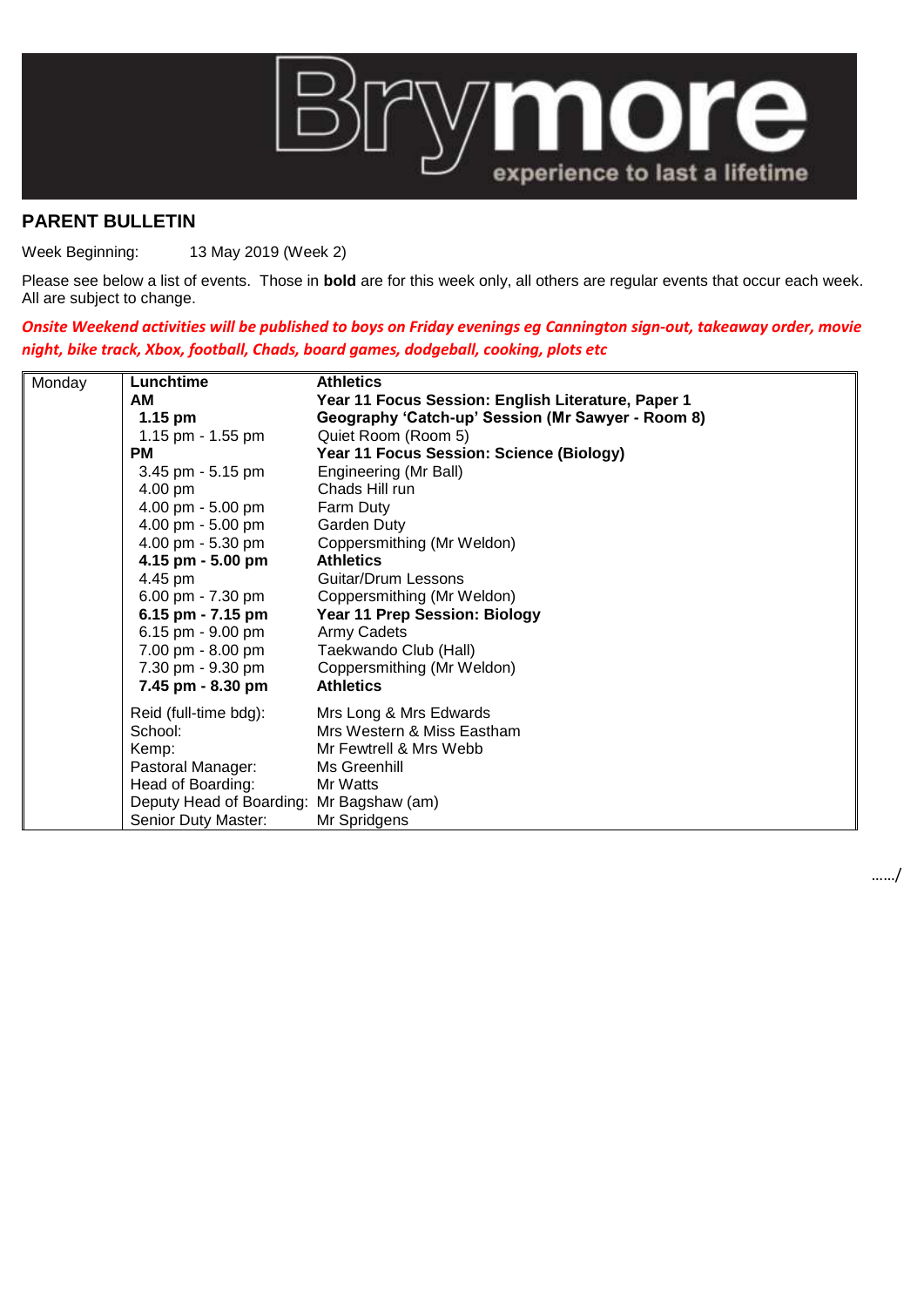| Tuesday   | AM                                     | Year 11 Focus Session: Biology                                        |
|-----------|----------------------------------------|-----------------------------------------------------------------------|
|           | Lunchtime                              | Athletics                                                             |
|           | 1.15 pm - 1.55 pm                      | Quiet Room (Room 5)                                                   |
|           | 2.00 pm                                | <b>GCSE Exam: Combined Science Biology, Paper 1</b>                   |
|           | 3.45 pm - 5.15 pm                      | Tool Making/Engineering (Mr Ball)                                     |
|           | 4.00 pm                                | Chads Hill run                                                        |
|           | 4.00 pm - 5.00 pm                      | Farm Duty                                                             |
|           | 4.00 pm - 5.00 pm                      | History catch-up session                                              |
|           | 4.00 pm - 5.00 pm                      | Year 9 & 10 Cricket (Mr Williams)                                     |
|           | 4.00 pm - 5.30 pm                      | Welding (Mr Weldon)                                                   |
|           | 4.15 pm - 5.00 pm                      | <b>Athletics</b>                                                      |
|           | 4.45 pm                                | <b>Guitar Lessons</b>                                                 |
|           | 5.15 pm - 6.00 pm                      | Wood Carving (Mr Ball)                                                |
|           | 6.00 pm - 7.30 pm                      | Welding (Mr Weldon)                                                   |
|           | 6.15 pm - 7.15 pm                      | Maths catch-up session 11:2                                           |
|           | 7.30 pm - 8.15 pm                      | Bike Track (Mrs Long)                                                 |
|           | 7.30 pm - 8.15 pm                      | Lego Club (Mrs Webb)                                                  |
|           | 7.30 pm - 9.00 pm                      | Welding (Mr Weldon)                                                   |
|           | 7.45 pm - 8.30 pm                      | <b>Athletics</b>                                                      |
|           | Reid (full-time bdg):                  | Mrs Long & Mrs Edwards                                                |
|           | School:                                | Mrs Western & Miss Eastham                                            |
|           | Kemp:                                  | Mr Fewtrell & Mrs Webb                                                |
|           | Pastoral Manager:                      | Ms Greenhill                                                          |
|           | Head of Boarding:                      | (Day) Mr Watts                                                        |
|           | Deputy Head of Boarding: Mr Bagshaw    |                                                                       |
|           | Senior Duty Master:                    | Mr Spridgens                                                          |
|           | SLT Member:                            | Mr Thomas                                                             |
| Wednesday | AM                                     | Year 8 Horti Trip to Westhay Moor                                     |
|           | AM                                     | Focus Session: English Literature Paper 1                             |
|           | Lunchtime                              | <b>Athletics</b>                                                      |
|           | 1.15 pm - 1.55 pm                      | Quiet Room (Room 5)                                                   |
|           | <b>PM</b>                              | Track and Field Schools Cup First Round @ Millfield                   |
|           | $1.30$ pm                              | <b>GCSE Exam: English Literature Paper 1</b>                          |
|           | 3.45 pm - 5.15 pm                      | Archery (Mr Ball)                                                     |
|           | 4.00 pm - 6.00 pm                      | Year 11 Focus Session: Chemistry                                      |
|           | 4.00 pm                                | Chads Hill run                                                        |
|           | 4.00 pm - 5.00 pm                      | Farm Duty                                                             |
|           | 4.00 pm - 5.00 pm                      | Garden Duty                                                           |
|           | $4.00 \text{ pm} - 5.00 \text{ pm}$    | Year 7 & 8 Cricket (Mr Williams)                                      |
|           | 4.00 pm - 5.30 pm<br>4.15 pm - 5.00 pm | Blacksmithing (Mr Weldon)<br><b>Athletics</b>                         |
|           | 4.15 pm - 5.00 pm                      | Board Games - School House (Miss Eastham)                             |
|           | 6.00 pm - 7.30 pm                      | Blacksmithing (Mr Weldon)                                             |
|           | 6.15 pm - 7.15 pm                      | Year 11 Prep Session: Chemistry                                       |
|           | 7.15 pm - 8.00 pm                      | Arts & Crafts - Reid House (Mrs Edwards)                              |
|           | 6.00 pm - 7.30 pm                      | Welding (Mr Weldon)                                                   |
|           | 7.30 pm                                | Young Farmers Club (LRC) - Rounders on the field (weather permitting) |
|           | 7.30 pm - 9.00 pm                      | Blacksmithing (Mr Weldon)                                             |
|           | 7.45 pm - 8.30 pm                      | <b>Athletics</b>                                                      |
|           |                                        |                                                                       |
|           | Reid (full-time bdg):                  | Mrs Long & Mrs Edwards                                                |
|           | School:                                | Mr Bagshaw & Miss Eastham                                             |
|           | Kemp:                                  | Mr Fewtrell & Mrs Webb                                                |
|           | Pastoral Manager:                      | Ms Greenhill (overnight duty)                                         |
|           | Head of Boarding:                      | Mr Watts                                                              |
|           | Deputy Head of Boarding:               | Mr Bagshaw                                                            |
|           | Senior Duty Master:                    | Mr Spridgens                                                          |
|           | SLT Member:                            | Mr Winter                                                             |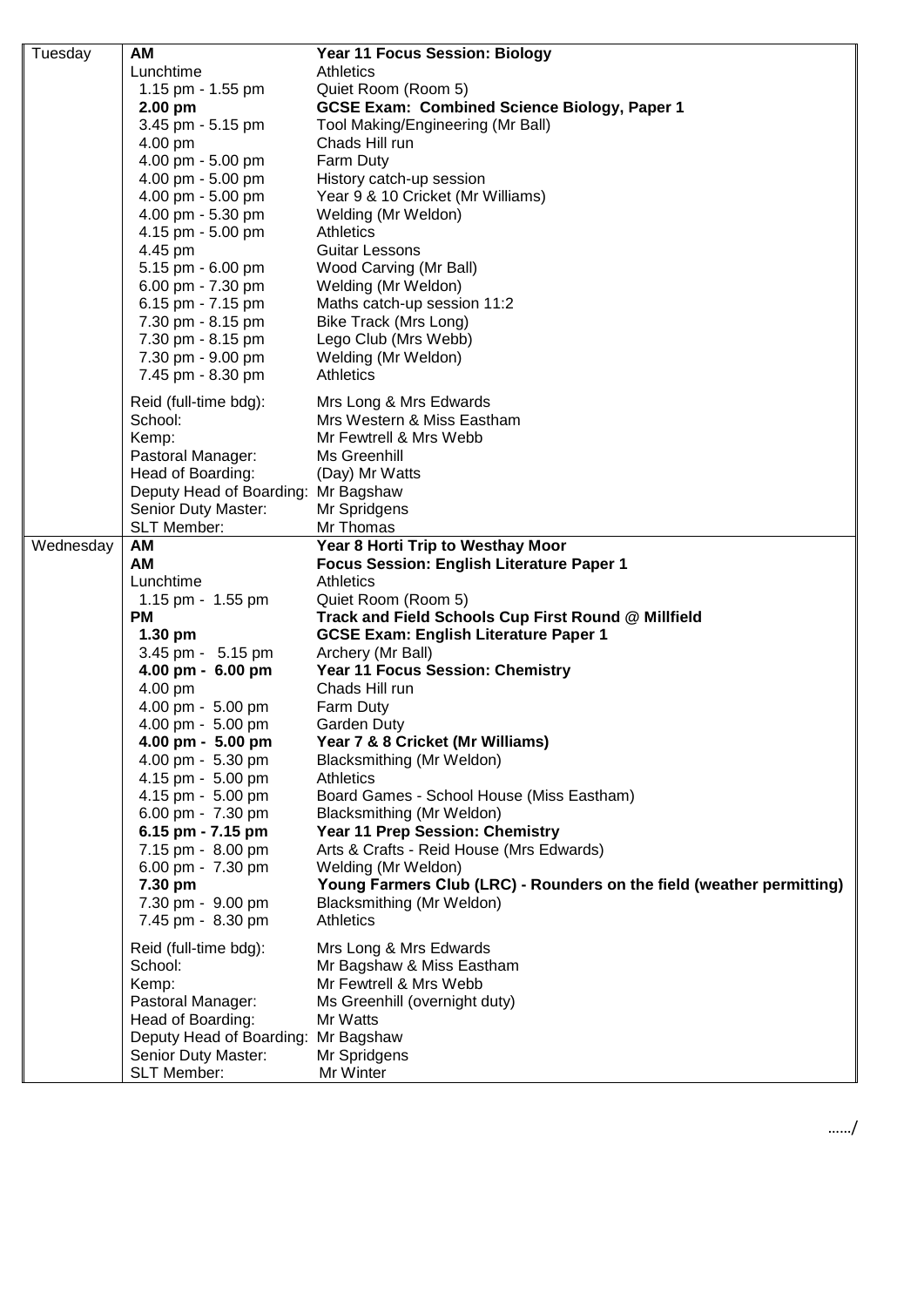| Thursday | <b>ALL DAY</b>                           | <b>Devon County Show</b>                                   |
|----------|------------------------------------------|------------------------------------------------------------|
|          | 8.00 am                                  | Year 11 Breakfast Session: Chemistry                       |
|          | <b>AM</b>                                | Year 9 Meningitis Jab (Reid Boarding House)                |
|          | 9.00 am                                  | <b>GCSE Exam: Combined Science Chemistry, Paper 1</b>      |
|          | $9.00$ am                                | Year 10 English Spoken Language Assessment                 |
|          | 11.20 am - 3.45 pm                       | Year 11 Focus Session: Geography                           |
|          | 11.20 am - 3.45 pm                       | <b>Year 11 Focus Session: History</b>                      |
|          | Lunchtime                                | <b>Athletics</b>                                           |
|          | 1.15 pm - 1.55 pm                        | Quiet Room (Room 5)                                        |
|          | $3.00$ pm                                | Year 9 & 10 Cricket @ Haygrove                             |
|          | 3.45 pm - 5.15 pm<br>3.45 pm             | Woodwork (Mr Ball)<br>Cooking Club                         |
|          | 4.00 pm                                  | Chads Hill run                                             |
|          | 4.00 pm - 4.45 pm                        | <b>RC Racing Cars Club</b>                                 |
|          | 4.00 pm - 4.30 pm                        | Geography Intervention (Mr Sawyer - Room 8)                |
|          | 4.00 pm - 5.00 pm                        | Farm Duty                                                  |
|          | 4.00 pm - 5.00 pm                        | Garden Duty                                                |
|          | 4.00 pm - 5.00 pm                        | Cooking Club (Mrs Western)                                 |
|          | 4.15 pm - 5.00 pm                        | Athletics                                                  |
|          | 4.15 pm - 5.45 pm                        | Bike Track (TBC)                                           |
|          | 6.15 pm - 9.00 pm                        | <b>Army Cadets</b>                                         |
|          | 6.00 pm - 7.15 pm                        | Walk & Talk Maths Mock (Hall) (Mr Ashton & Mrs Truman)     |
|          | 7.30 pm - 8.00 pm                        | Basketball - MUGA (Mr Fewtrell)                            |
|          | 7.45 pm - 8.30 pm                        | <b>Athletics</b>                                           |
|          | Reid (full-time bdg):                    | Mrs Long & Mrs Edwards                                     |
|          | School:                                  | Mrs Western & Miss Eastham                                 |
|          | Kemp:                                    | Mr Fewtrell & Mrs Webb                                     |
|          | Pastoral Manager:                        | Ms Greenhill                                               |
|          | <b>Activities Tutor:</b>                 | Mr Blake                                                   |
|          | Duty Master:                             | Mr Ashton                                                  |
|          | Head of Boarding:                        | Mr Watts                                                   |
|          | Deputy Head of Boarding: Mr Bagshaw      |                                                            |
|          | Senior Duty Master:                      | Mr Spridgens                                               |
|          | SLT Member:                              | Mrs Davis                                                  |
| Friday   | <b>ALL DAY</b>                           | <b>Devon County Show</b><br>Year 11 Focus Session: Maths   |
|          | 9.00 am - 12.20 pm<br>12.20 pm - 3.45 pm | Year 11 Focus Session: English                             |
|          | 1.15 pm - 1.55 pm                        | Quiet Room (Room 5)                                        |
|          | 2.00 pm - 3.45 pm                        | Year 11 Study Club                                         |
|          | 3.45 pm - 4.45 pm                        | X-Box Freeplay - Reid House                                |
|          | 4.00 pm                                  | Chads Hill run                                             |
|          | 4.00 pm - 5.00 pm                        | Farm Duty                                                  |
|          | 4.00 pm - 5.00 pm                        | Garden Duty                                                |
|          | 4.00 pm                                  | Prep (Optional)                                            |
|          | 4.00 pm                                  | Senior Staff Detention:                                    |
|          |                                          | Students will be informed beforehand if it applies to them |
|          | 4.00 pm - 5.00 pm                        | Weekly Pool Competition with prizes - Kemp House           |
|          | <b>TIME TBC</b>                          | Flip Out, Wellington £20.00 (Mr Bagshaw)                   |
|          | Reid (full-time bdg):                    | Mrs Long                                                   |
|          | School:                                  | Mrs Western (am) / Miss Eastham (pm)                       |
|          | Kemp:                                    | Mr Fewtrell (am) / Mrs Webb (pm)                           |
|          |                                          |                                                            |
|          | Pastoral Manager:                        | Ms Greenhill (On call overnight)                           |
|          | <b>Activities Tutor:</b>                 | Mr Blake                                                   |
|          | Head of Boarding:                        | Mr Watts                                                   |
| Saturday | <b>ALL DAY</b>                           | <b>Devon County Show</b>                                   |
|          | 2.00 pm - 4.00 pm                        | <b>Bridgwater Retail Park, Bridgwater (Mr Fewtrell)</b>    |
|          | 3.00 pm                                  | <b>Chads Hill run</b>                                      |
|          | Reid (full-time bdg):                    | Mr Bagshaw                                                 |
|          | <b>Weekend Support:</b>                  | Mr Fewtrell                                                |
|          | <b>Activities Tutor:</b>                 | Mr Blake                                                   |
|          | Senior Duty Master:                      | Mr Spridgens                                               |
|          | <b>SLT Member:</b><br>Matron:            | Mr Winter (on call - telephone)<br>8.30 am - 10.00 pm      |